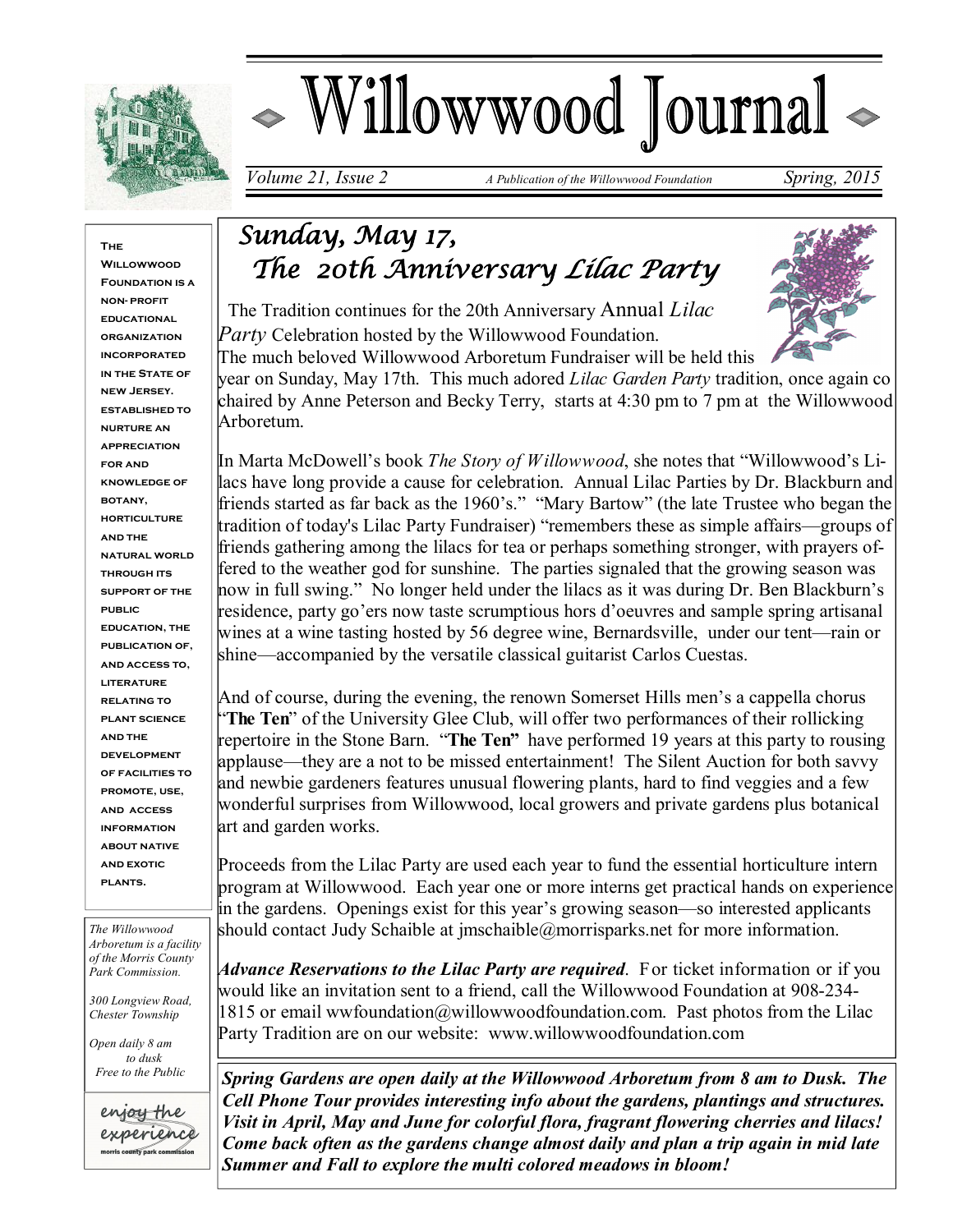## *Lilac Party "Lilacs" for our Guests…*

As is the Tradition, each guest attending the *Lilac Party*

receives a gift of a very special lilac plant for their garden specially chosen by the Willowwood Foundation.



#### *For Benefactors and Patrons:*

 *Three choices* to complete their collections:



**Syringa vulgaris 'Congo'** cultivar was introduced in 1896 by French breeder Lemoine. 'Congo' brings rich dark colors to border and vase with its

intense bright burgundy buds which fade to magenta flowers. Light, pleasant, lasting fragrance.

#### **Syringa vulgaris 'Yankee Doodle'**

is a profuse Fr. Fiala bloomer and one of the deepest and darkest of the purple Lilacs. It features large panicles of deep rich purple flowers and is strongly fragrant with blue green heart shaped foliage.



**Syringa vulgaris 'Monge'** is an outstandingly showy and fragrant French Hybrid Lilac that produces an abundance of red-purple single flowers in May. It is a consistent heavy bloomer and it has the true lilac scent. This upright growing shrub has blue-green foliage that turns purple in the fall.

*For more information about these lilacs or questions about reservations and tickets for the Lilac Party on May 17th, please email the Willowwood Foundation at wwfoundation@willowwoodfoundation.com*

#### *For Sponsors: Three choices*



**Syringa vulgaris 'Krasavitsa Moskvy' (Beauty of Moscow)** is a Russian hybridweather resistant, extremely hardy, with a long

bloom time.

The unusually large double flowers of this hybrid Lilac resemble pink pearls in bud, but open to pure white. The striking combination of buds and flowers creates a beautiful bicolor effect. Developed in 1943, delightfully fragrant, the large panicles are exceptionally full, making this a superb garden plant, as well as a perfect choice for cut flowers.

**Syringa vulgaris 'Katherine Havemeyer'** is an exquisite spring blooming very fine French Hybrid lilac featuring magically fragrant showy lavender buds opening



to eye catching double soft mauve pink flowers in stunning abundant upright panicles. Blueish green heart shaped leaves.



**Syringa x hyacinthiflora 'Purple Glory'** is a early mid May bloomer with a delicious fragrance that permeates the air surround-

 $\frac{1}{2}$ 

ing the luxuriant deep purple flowers and provide a long lasting bloom. New leaves will emerge in spring with a purple blue blush, and in fall these purple highlights return. Dense foliage  $\int_{\delta}$ fills branches low to the ground making Purple Glory an attracitve specimen plant. Famed lilac hybridizer, Father John Fiala, rated Purple Glory very fine to excellent and we could not agree more.

*The 20th Anniversary "Lilac Party"* 

 *Sunday , May 17, 2015* 



*4:30 pm - 7 pm* 

**Wine Tasting by 56 degree wine**

**a cappella music by "The Ten" & Classical Guitarist, Mr. Carlos Cuestas** 

*Silent Auction*: Many wonderful surprise plants from growers and private collections. Botanical Artwork

> *Tickets required*. Call for info: 973 615 4841

#### *Thank you !*

Morris County Park Commission Murphy Capital Management Peapack Gladstone Bank \*

**Thank you** To the friends of Willowwood who made generous donations this winter and early Spring to continue the Tubbs/Blackburn tradition:

 *Thank You*!

The Kirk Kellogg Foundation

\*\*

Mrs. Beirne Donaldson and Mr. Wood Huntley

Mr. John Hedden and Ms. Stacy Ackerman

Ms. Deborah Meyer

\*\*

Mr. & Mrs. Michael Colicchio

Mr. & Mrs. Robert Zimmerman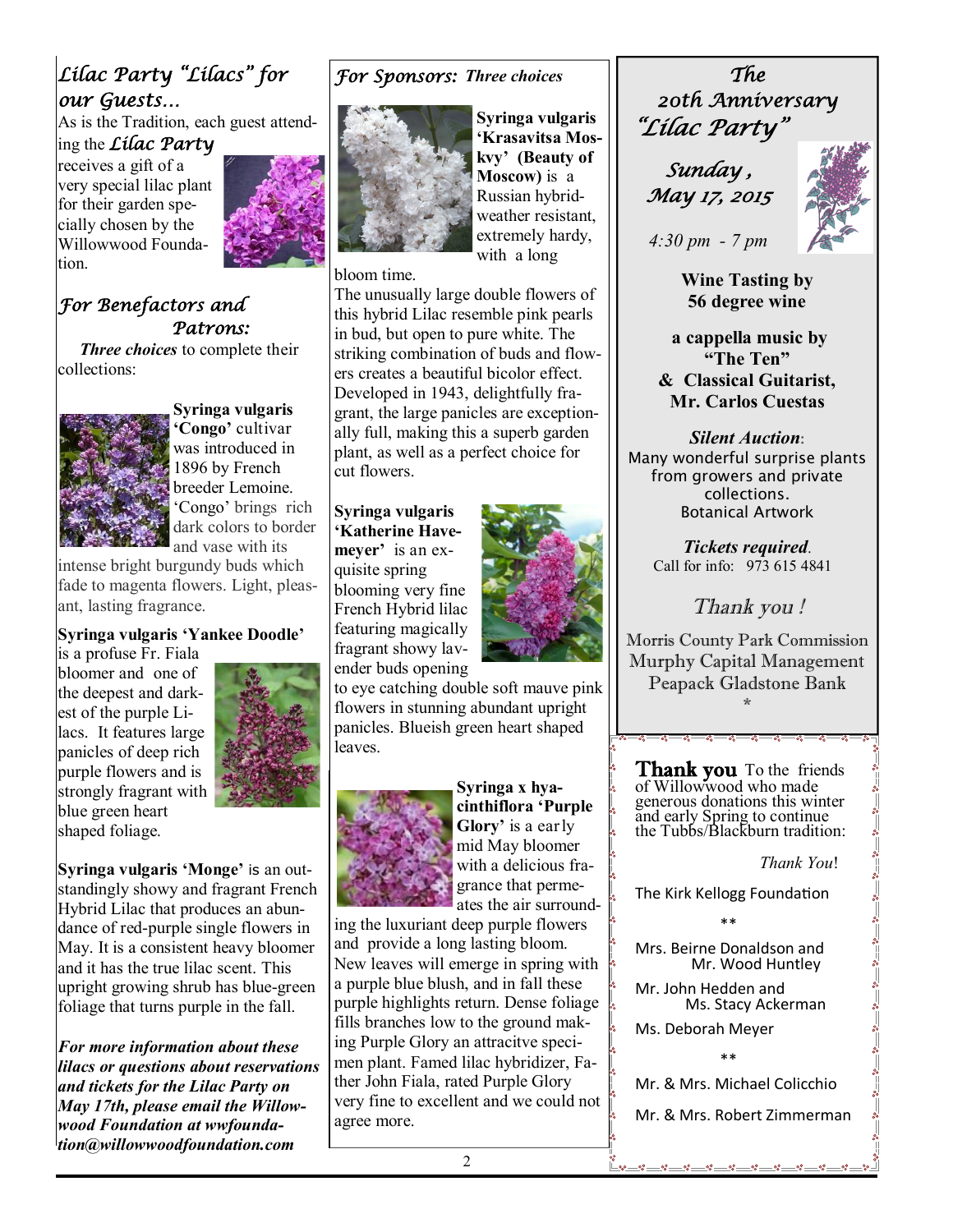#### **Wanted: Volunteers**

Maintaining the beautiful gardens at the Willowwood Arboretum and now Bamboo Brook takes constant dedication and enthusiastic teamwork. The hands on *Garden-Works* program brings volunteers to the gardens one weekday morning. Enthusiastic amateurs and friendly master gardeners learn and work together in three short magical hours. Call Judy!

**Internship Program:** Each year the Willowwood Foundation helps an individual(s) obtain practical hands on gardening experience by funding an internship(s) at WW. The program begins in spring to late fall and may run for three to eight months. Paid Interns (full- or parttime) are admitted on an as needed basis. All Applicants must possess a keen interest in horticulture and enjoy working outdoors, planting, watering, mulching, propagating etc.

Contact Judy Schiable, Superintendent of Horticulture at 908-234-0061 or jmschaible@morrisparks.net

#### *Party'ers Wanted***!**

Contact MCPC Event Specialist Chris Knox at 973-326- 7619 or cknox@morrisparks.net

to *Experience the ultimate* 

*party venue!* Trees with twinkling lights surround the WW Stone Barn or your own private tent with room for dancing, creating a magical setting for any "very special" event. The Seasonal Gardens are glorious and perfect for photo ops. Willowwood or Bamboo Brook with its beautiful reflecting pools can be the setting for *your perfect party*—wedding, birthday, anniversary, etc.

## *Garden Notes*



**Seeds from the Index Seminum now available for your garden**. A current list of seeds from arboreta around the world as well as Willowwood and the Frelinghuysen Arboretum will be listed soon on our website

Store: www.willowwoodarboretum.org.

**Bloom times:** Many of our friends, in order to plan a visit, have requested email updates for the various bloom times at Willowwood. Bloom Reports are emailed out almost weekly during the season. We are happy to add your email address to our list—just let us know at *contactus@willowwoodarboretum.org. By the time you receive this newsletter, Willowwood's wonderful lilacs should be starting their bloom through early June.*

#### **Speaking of plants***:*

**News from the Cottage Garden and other plantings**...as the planting and growing season progresses throughout the gardens, particularly in the on going renovation of the Cottage Garden, many of the new plants have been made possible through the annual sponsorship of the Chester Garden Club. By the way, if you have a yen to learn more about plants, local garden clubs are always looking for new members - experienced members are happy to help newbies with their practical plant knowledge, camaraderie, mutual commiseration of aches and pains and lots of joy. Check out our "Links" page on the website for contact info on garden clubs as well as helpful *Lilac Party Silent Auction* Plant suppliers.

**2nd Report on Sandy Damage**: As you may know, we had a lot of downed trees and debris at Willowwood. Staff and volunteers have helped tidy up over the past year but more heavy duty help was needed so Jim Bellis and his Tree-Tech, Inc. staff came to the rescue, spending a day grinding down the remaining stumps and doing more clean up work throughout the property. Thanks, guys!

**Sunday April 19 at 1:30 pm: CHERRIES***!* The 2015 Tubbs Lecture "Japanese Flowering Cherries: A 100 Year-Long Love Affair," presented by Professor Anthony Aiello, Director of Horticulture at the Morris Arboretum, will detail the history of the cherry tree's rise to popularity. A tour of Willowwood Arboretum's Cherry Collection will follow, along with light refreshments.

*"Japanese flowering cherries were a favorite of Henry and Robert Tubbs and are an important component of the spring landscape at Willowwood. The Willowwood Cherry collection contains 41 different cultivars"* explains John Morse, Morris County Park Commission Manager of Horticulture.

This program is presented in partnership with the Willowwood Foundation. *The cost of this program is \$20. To register, please call 973-326-7601.*

**Saturday April 25 at 10 am: LILACS!** Marc Zukovich, President of Sterling Horticultural Services, will talk about the many different varieties of Lilacs, how to prune, feed and care for them. A stroll through the Willowwood Arboretum's Lilacs will follow. Sponsored by the Friends of Frelinghuysen.

*The Cost of this Program is \$15 for members/\$20 for non members*. *To register, please call 973-326-7601.*

**Earth Day is April 22 and Arbor Day is April 24th—but at Willowwood as we dig in the arbors and gardens, every day is Earth Day! If you would like to help us GO GREEN, sign up for the Willowwood Journal via email**: www.willowwoodarboretum.org.